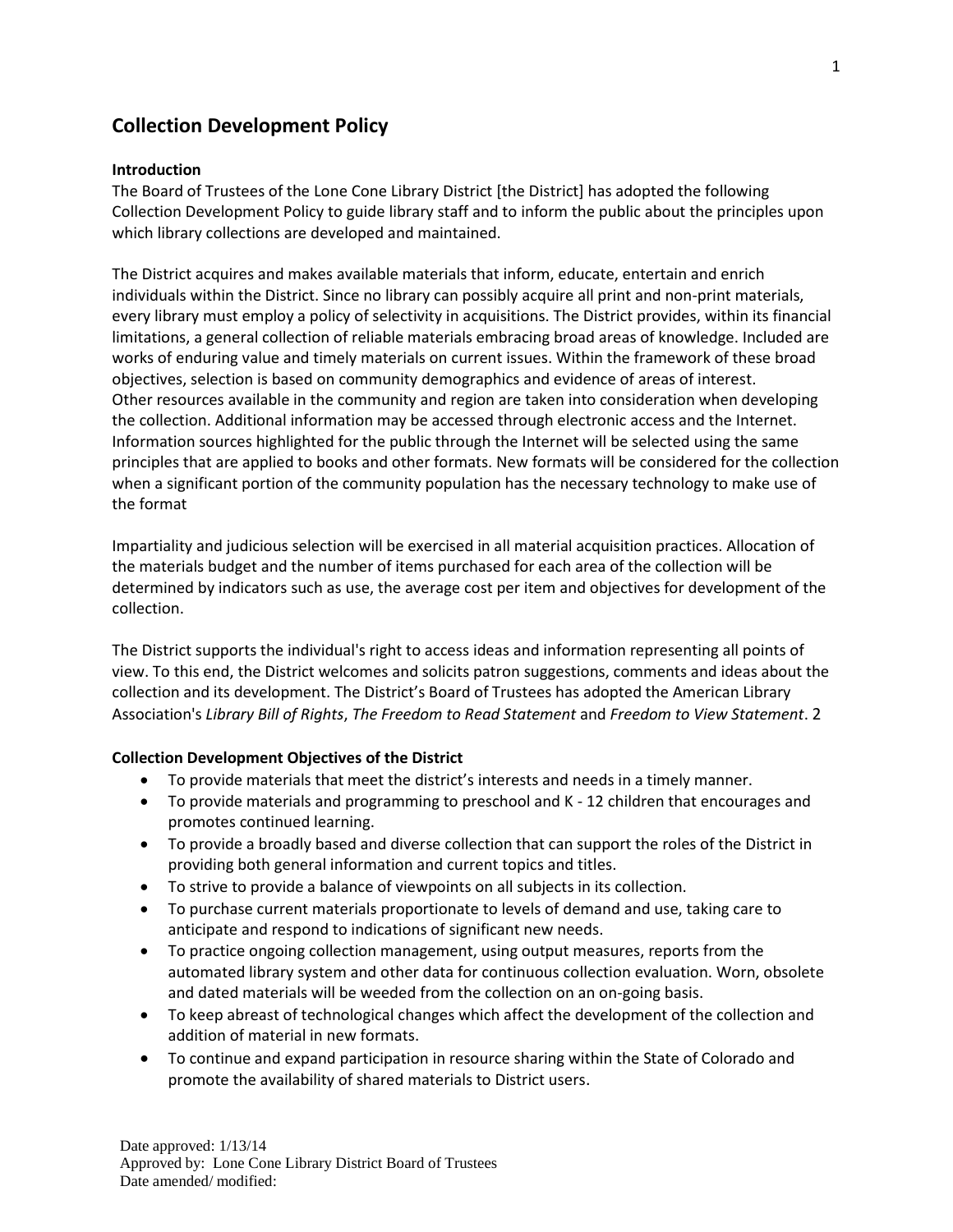- To improve the presentation of the collection, grouping materials of interest, and increasing the visibility of collections.
- To improve the presentation of the automated catalog in order to promote the existing print and electronic collections and shared resources.
- To provide reliable and timely information via the purchase of electronic subscription databases.
- To increase the use of underused areas of the physical collection through merchandising, weeding and addition of new materials.
- To increase the use of the electronic collection through promotion and patron training opportunities.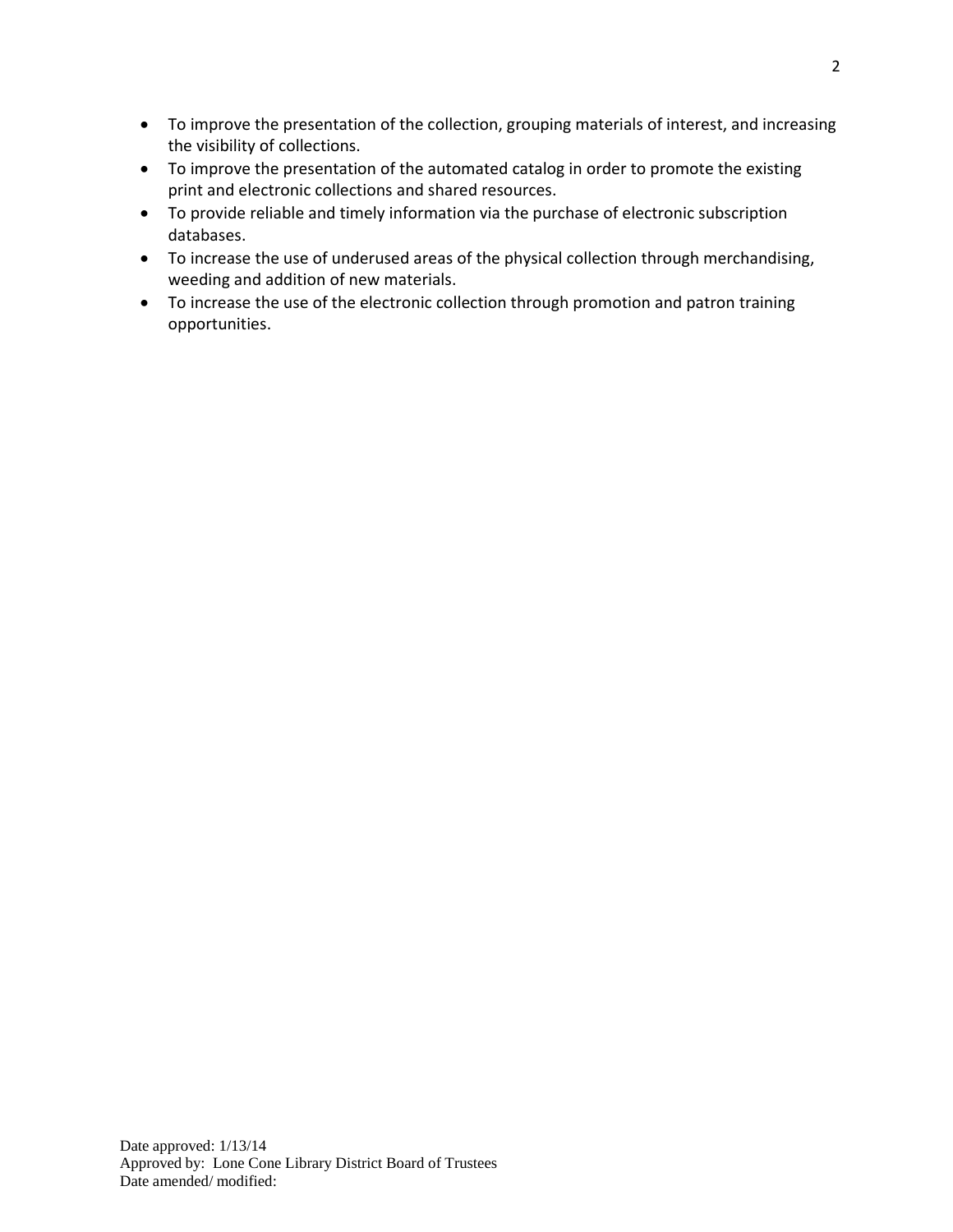# **Material Selection Guidelines**

#### **Responsibility for Selection**

Ultimate responsibility for material selection rests with the Director who operates within the framework of policies determined by the District's Board of Trustees. The Director oversees the selection process and delegates responsibility for specific sections of the collection to the Collection Development Specialists. The Specialists ensure that their choices reflect the guidelines in the Collection Development Policy. They are responsible for choosing appropriate materials, weeding the collection to keep them current with need and demand, seeing that materials are in good physical condition and replacing them whenever necessary, and spending their budgets in a timely and organized manner. The Specialists make use of appropriate selection tools, and may consult with outside professionals in specific subject areas when needed.

#### **Criteria for Selection**

The evaluation of materials is characterized by flexibility, open-mindedness, and responsiveness to the changing needs of the citizens of the library district. Materials are evaluated as a whole and not on the basis of a particular passage or passages. A work will not be excluded from the District's collection because it presents an aspect of life honestly or because of frankness of expression. All acquisitions, whether purchased or donated, are considered in terms of the following standards. However, an item need not meet all of the criteria to be acceptable. In some instances, materials may be judged primarily on artistic merit, or because of scholarship, or as valuable human documents, or as critical to the information needs of the community. In other instances, the criterion may be substantial patron demand.

The following general criteria are used:

- Present and potential relevance to community needs and interests.
- Suitability of subject, style, and reading level for the intended audience.
- Insight into human and social conditions.
- Importance as a document of the times.
- Reputation and/or significance of author.
- Demand for the material.
- Critics' reviews or recommendations from staff and patrons.
- Reputation of publisher or producer.
- Relationship to existing materials in the collection on the same subject.
- Availability and accessibility of the same materials in other libraries.

#### **Selection Tools**

Tools used in selection include standard review sources, trade journals, publishers' catalogs, recommendations and suggestions from patrons and staff. Outside professionals may also be consulted on an as-needed basis. Their expertise may be used to help the library staff select material in the professional's defined subject area.

#### **Material Format**

Material is purchased in the most appropriate format for District use. Books are generally purchased in hardcover editions for durability. However, paperback editions may be purchased in cases where the hardcover edition is expensive and a trade paperback is available. Mass-market paperbacks are

Date approved: 1/13/14 Approved by: Lone Cone Library District Board of Trustees Date amended/ modified: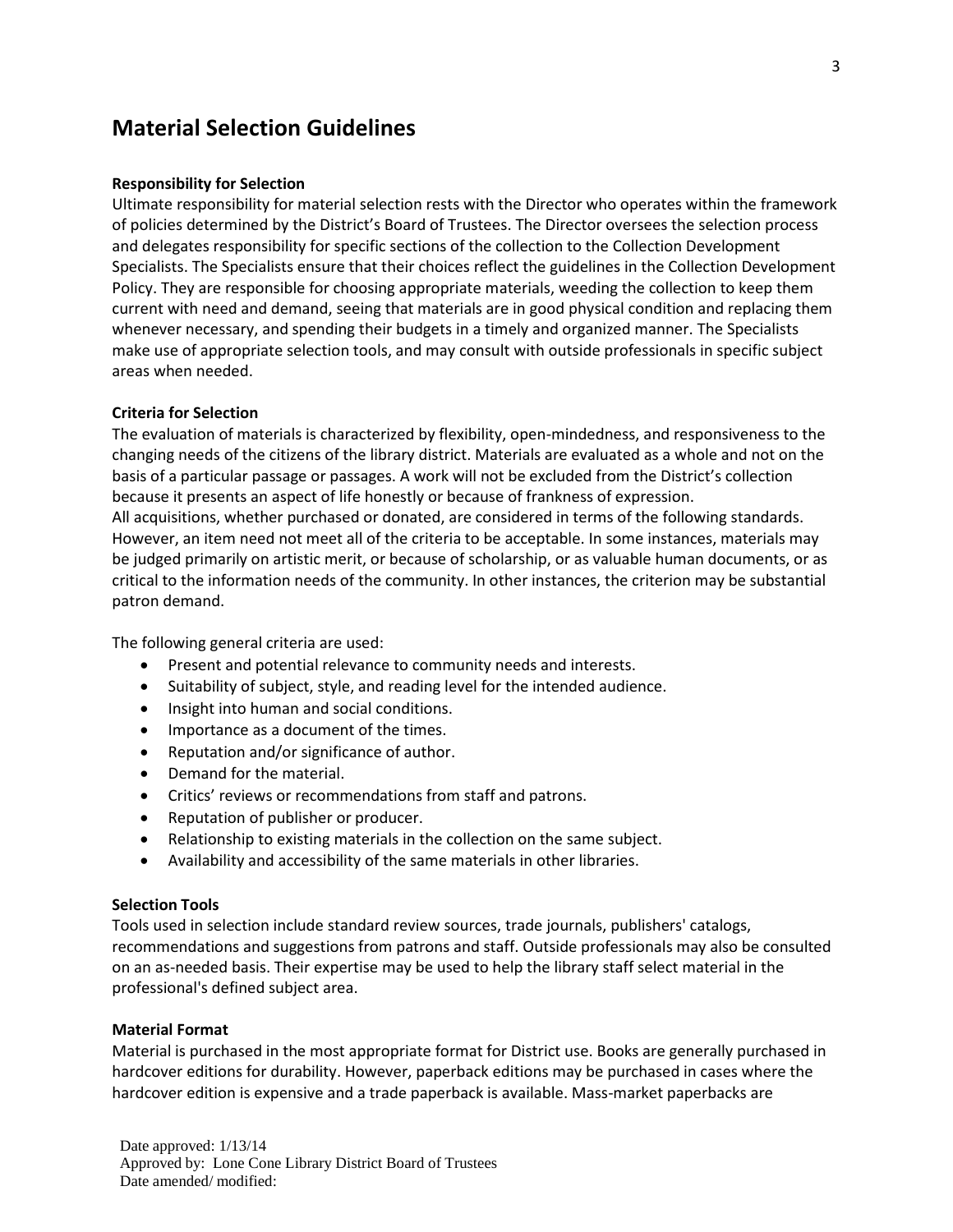purchased only when there are no other formats available. Library editions and hardcovers are purchased for heavily used titles in the Youth Services Department for durability. Textbooks will normally not be selected for the collection; however, a textbook may be included in the collection when it is appropriate for the subject area.

Visual formats purchased for the District include classical films, instructional films, documentaries, popular films, foreign films, and children's stories, etc. Public performance rights are procured at the time of purchase whenever required by the distributor or for use in public programming. New formats will be considered for the collection when, by national and community trends and by evidence from local requests, a significant portion of the community population has the necessary technology to make use of the format. Availability of items in the format, the cost per item and the District's ability to acquire and handle the items will also be factors in determining when a new format will be collected. Similar considerations will influence the decision to delete a format from the District's collection.

Subscription electronic resources, along with links to authoritative Web sites, form a vital part of the collection as materials become available in digital formats.

#### **Standing Orders**

Select material that is updated annually or every few years is put on standing order. The majority of these materials are reference books, popular fiction authors, travel books, college guides, test review books, and resume books. The Specialists for these areas review the list on a periodic basis.

#### **Multiple Copies**

While the District does not buy multiple copies of every title it owns, it does buy multiple copies of titles having high patron demand. The Specialists determine how many copies of a title should be ordered, and in what format. In subject areas such as resumes and travel books where the interest is in subject more than a particular title, the District prefers to buy one or two copies of several different titles instead of buying numerous copies of one title.

#### **Replacements**

Material that has been lost or damaged may be replaced using the same criteria as for selection. Other factors which librarians must consider when deciding on replacements include the number of copies of a title the District owns, the availability of newer material on the subject, the importance of the work in its field, its listing in standard bibliographies and its cost.

#### **Materials not collected**

Due to finite resources there are certain materials Delta County Libraries does not collect. These include but are not limited to:

**Rare books:** Since it is the public library's function to make materials available to all users, the District does not collect rare or unusual materials that require special handling.

**Textbooks:** The District does not buy textbooks used by the local schools, or colleges, as it is the responsibility of the libraries of those institutions to provide copies of course materials to their students.

**Government documents:** The District does not actively collect government documents. Some local communities may provide local governmental documents that are provided by donation from the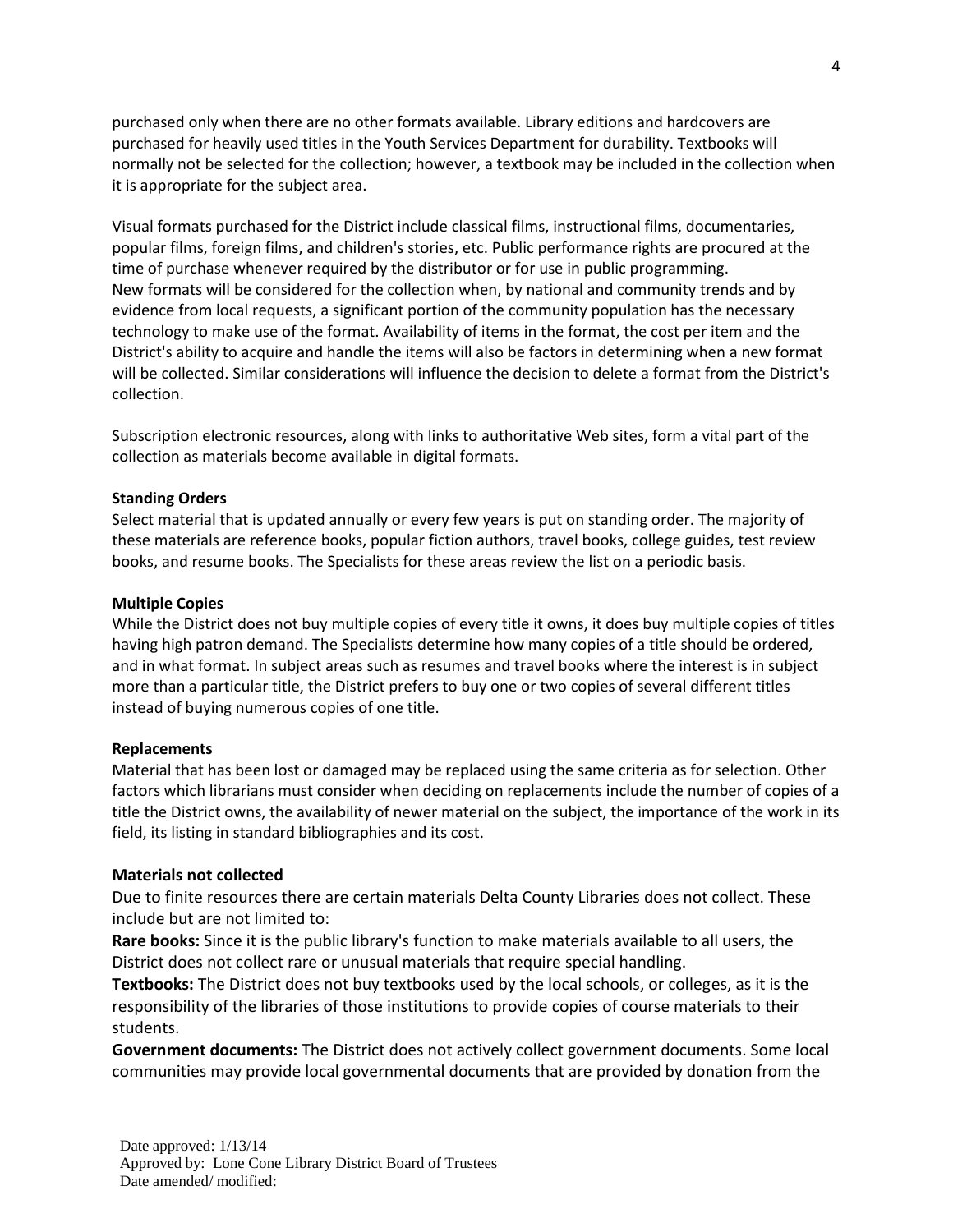government agency. Federal publications and other information products are made available for free public use in Federal depository libraries throughout the United States.

**Other materials:** Hard to catalog materials such as book club editions, obscure DVD titles, pamphlets, chapbooks and books that do not pertain to local history or have local authors are not added to the collection. Condition of items is also evaluated. Items with dirt, grease, highlighting, underlining, excessive age, and any other adverse condition are not cataloged.

## **Gifts**

Gifts of books and other library material are accepted by the District with the understanding that they will be considered for addition to the collection in accordance with the Collection Development Policy. The District reserves the right to sell or otherwise dispose of gift material not added to the collection. Generally, collections of books cannot be accepted with restrictions necessitating special housing or which prevent integration of the gift into the collection. Donors may request to have the material carry the name of the donor on a gift bookplate.

The District will not assign a value to any gift material. However, the District can provide a receipt for the number of items donated if requested. Gifts of funds are always welcome and appreciated. Recommendations from the donor are honored so far as the suggestions are in accord with the Collection Development Policy.

## **Regulations**

- Donated materials may not be left outside the library.
- Call Norwood Library (970-327-4833) or inquire at the Circulation Desk about drop-off times for donations of more than five books.
- Typical Characteristics of Acceptable Donations:
	- 1. Paperback and hardcover books in good condition (must be clean with binding and covers intact);
	- 2. DVDs and books on CD; and
	- 3. Any other material deemed acceptable by the Library Director.
- Typical Characteristics of Unacceptable Donations:
	- 1. Books in poor condition including those with yellowed pages, highlighted text, or odors from smoke or mildew;
	- 2. Most magazines (including National Geographic) and newspapers;
	- 3. Reader's Digest condensed books;
	- 4. Dated publications such as almanacs, tax guides, travel guides, technical books, and textbooks;
	- 5. Old reference sets (encyclopedias, etc);
	- 6. VHS videos and books on cassette;
	- 7. Any other material deemed unacceptable by the Library Director.

## **Collection Maintenance**

Systematic weeding of the collection is required of every Collection Development Specialist in order to keep the collection responsive to patrons' needs, to insure its vitality and usefulness to the community and to make room for newer material. Weeding identifies damaged items, out-of-date material and extra copies that are not being used. Withdrawn material that is in good condition may be put in the Friends of the Library book sale, offered to other libraries, or sent to the Colorado Library Consortium "No Store" program. Back issues of periodicals will be removed from the collection according to an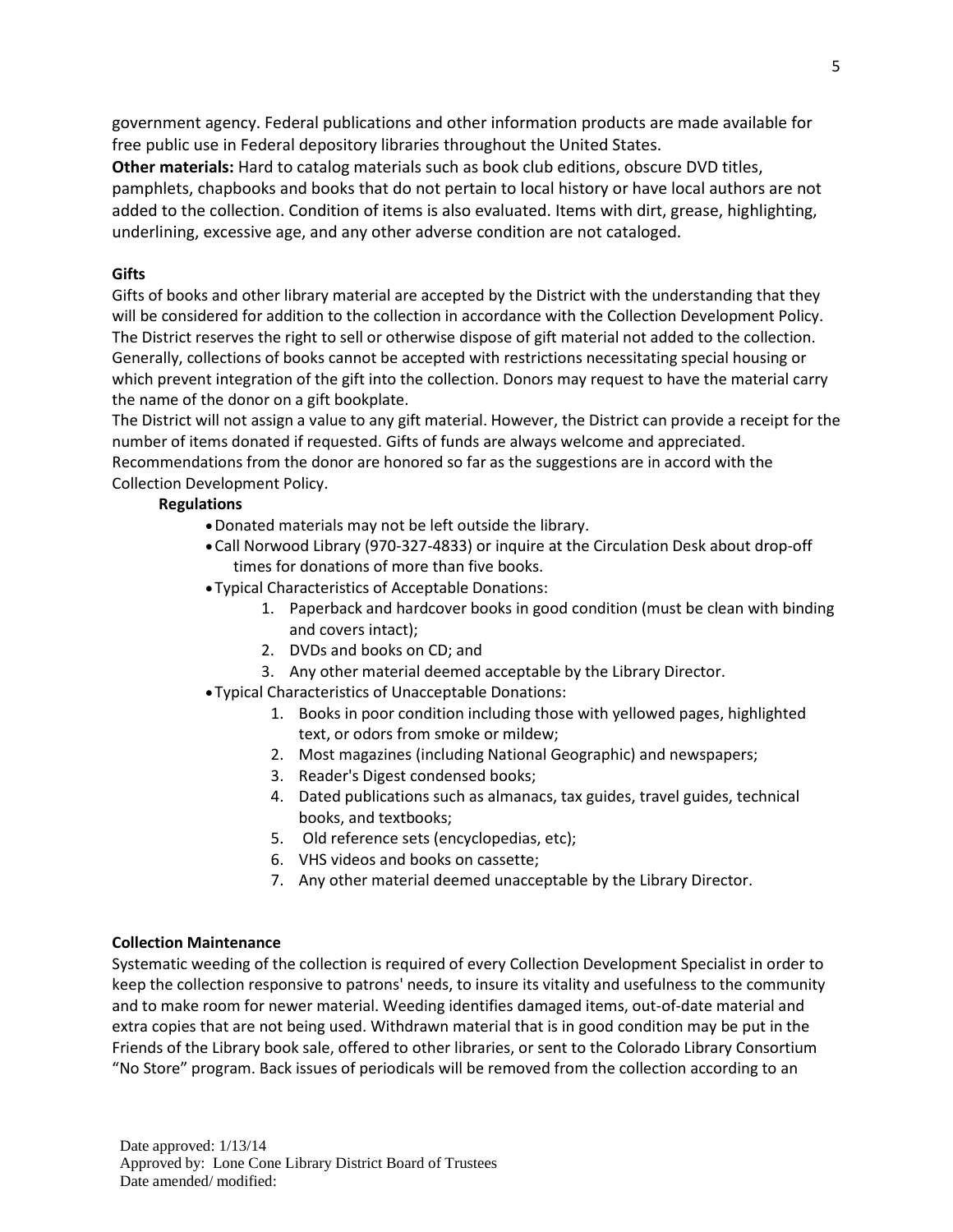established retention schedule. Weeded magazines will be available in a public area of the library for free. Unwanted issues and other discarded material not destined for the book sale may be recycled.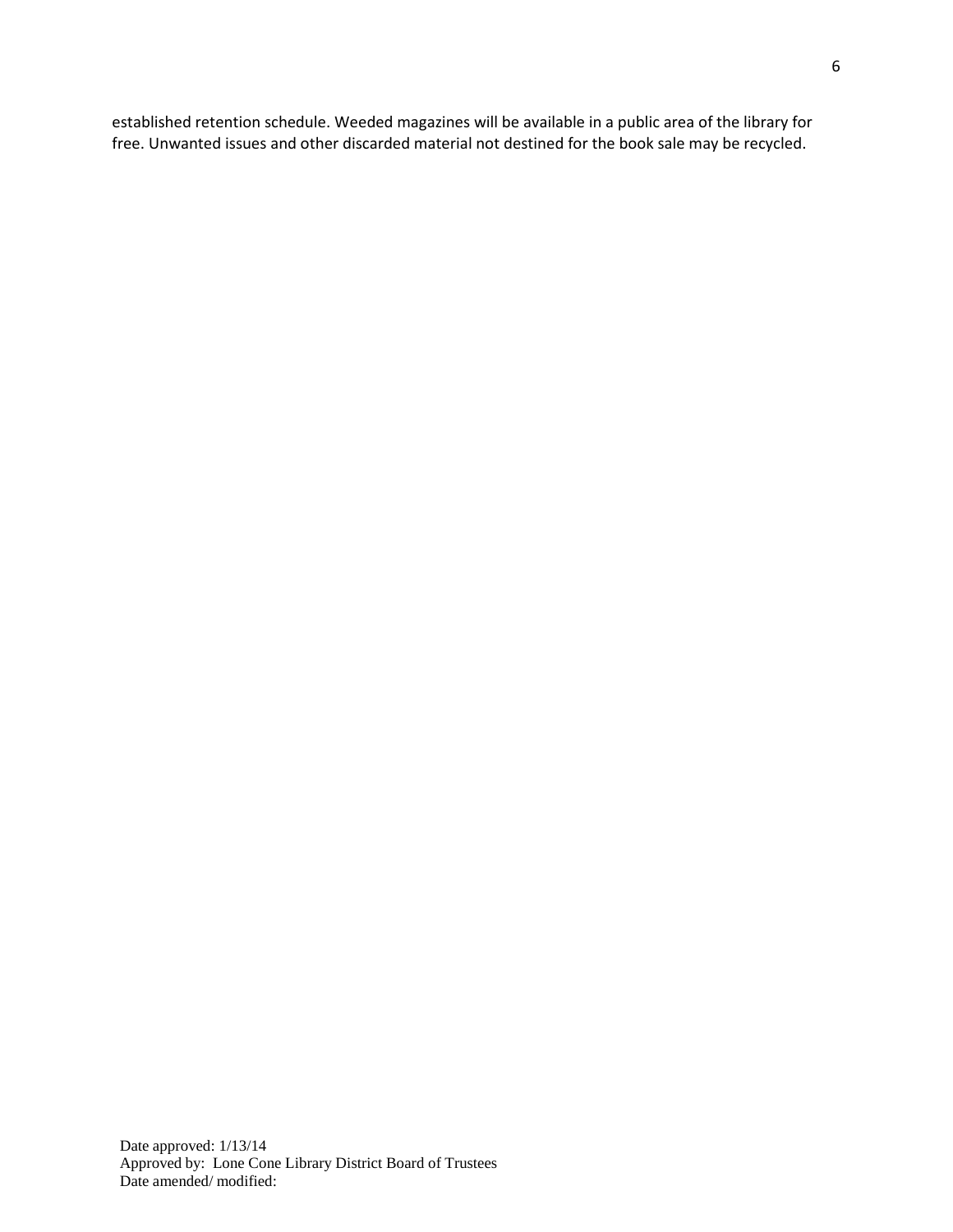# **Reconsideration of Library Material**

A singular obligation of the public library is to reflect within its collection differing points of view. The District does not endorse particular beliefs or views, nor does the selection of an item express or imply endorsements of the viewpoint of the author. District material will not be marked or identified to show approval or disapproval of the contents, nor will items be sequestered, except for the purpose of protecting them from theft or damage.

Responsibility for the reading of children and adolescents rests with their parents and legal guardians. While a person may reject materials for him/herself and for his/her children, s/he cannot exercise censorship to restrict access to the materials by others.

Comments from individuals about the collection or individual items in the collection frequently provide librarians with useful information about interest or needs that may not be adequately met by the collection. The District welcomes expression of opinion by individuals, but will be governed by the Collection Development Policy in making additions to or deleting items from the collection. Individuals wishing reconsideration of library material should complete the "Request for Reconsideration of Library materials" form, which may be obtained through the Director's office.

#### **Steps in a Reconsideration Request:**

1. Individual(s) completes form and attaches any published reviews available of the material in question.

2. Submits form to Director.

3. Director will ask for background information from the Collection Specialists as to criteria used in ordering the material in question, its place in the collection and reasons for having the material in the collection. Outside consultants may be asked for additional information as is pertinent to the subject in question.

4. Two community members selected by the Director and one District Board member will evaluate the material using the published reviews and Selection Criteria outlined in this Collection Development Policy.

5. Evaluators submit their recommendation to the Director.

6. Director makes a decision concerning the material and notifies the individual(s) submitting the Reconsideration Request in writing. The process will result in maintaining the current status, a change in location or reading level, or removal from the collection.

7. The material will remain on the shelf and be available to the public during the reconsideration process.

#### **Steps in a Reconsideration Appeal:**

1. If the individual is not satisfied with the decision of the Director, s/he may request a meeting before the District's Board of Trustees by making a written request to the President of the Board.

2. Upon receipt of the request, the Board may make the request an agenda item and the individual(s) will be notified of the time and place of the Board meeting. The Board reserves the right to limit the length of presentation and number of speakers at the meeting.

3. After hearing from the person(s) making the reconsideration request, the Board will determine whether the request for reconsideration has been handled in accordance with stated policies and